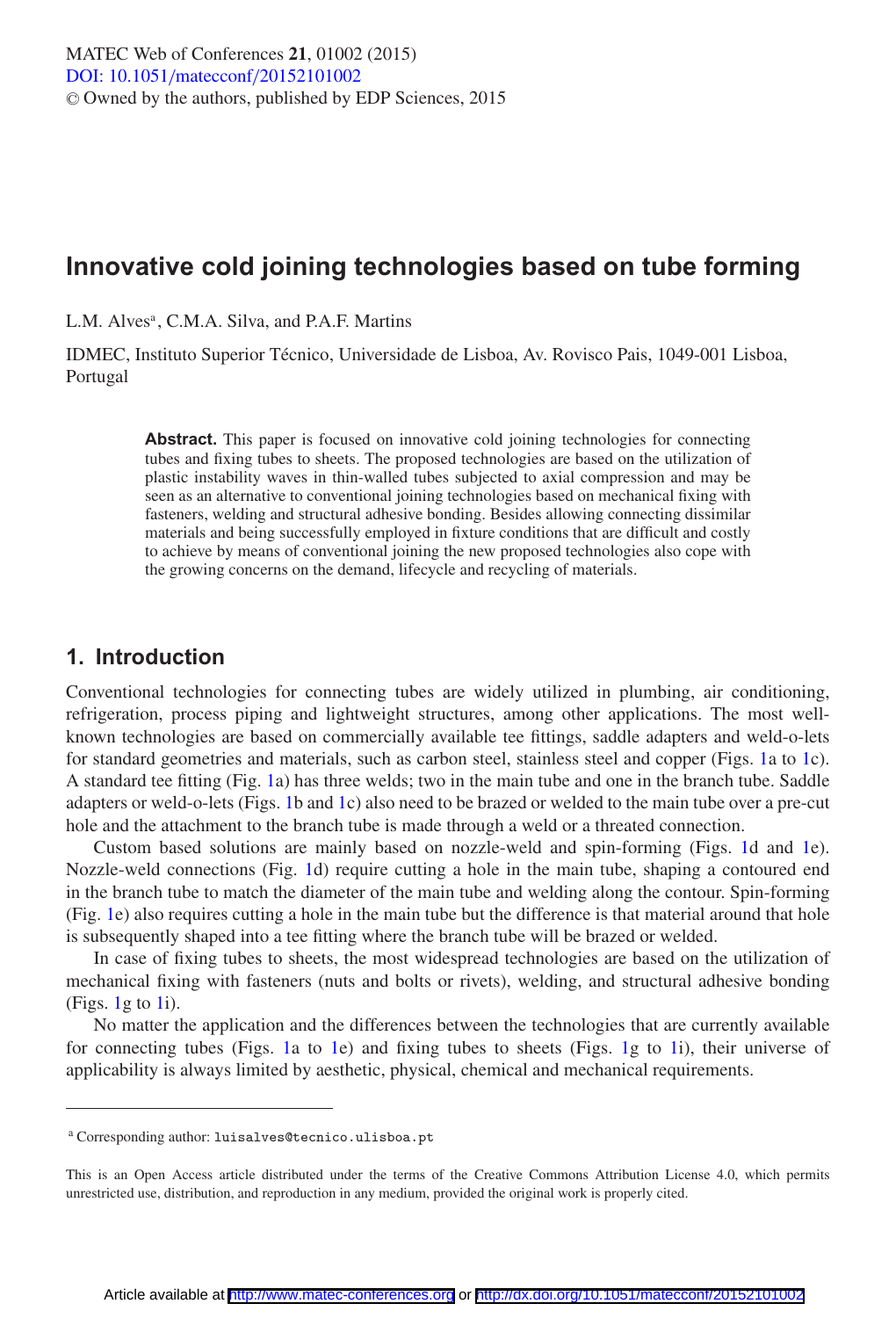<span id="page-1-0"></span>

Figure 1. Conventional and new proposed technologies for connecting tubes and fixing tubes to sheets.

|                                   | <b>Joining by forming</b> | Joining by welding                           |
|-----------------------------------|---------------------------|----------------------------------------------|
| Mechanism                         | Plastic deformation       | Melting with addition of filler materials    |
| Shape of the connections          | Arbitrary geometries      | Limited to butt, lap, corner and edge joints |
| Operating temperature             | Ambient                   | Melting point                                |
| Heat-affected zones               | No.                       | <b>Yes</b>                                   |
| Shielding gases                   | N <sub>0</sub>            | <b>Yes</b>                                   |
| <b>Materials</b>                  | Metals and polymers       | Metals (similar)                             |
| Coated materials                  | Possible                  | Very difficult or impossible                 |
| Energy consumption                | Less                      | More                                         |
| Productivity                      | More                      | Less                                         |
| Cost                              | Less                      | More                                         |
| <b>Environmental friendliness</b> | More                      | Less                                         |

Table 1. Summary of the main features of joining by forming and by welding.

The utilization of mechanical fasteners usually suffers from unwanted aesthetic features, corrosion problems or functional difficulties related to the maximum load that nuts, bolts and rivets can support safely. Welding has similar problems to those mentioned for mechanical fasteners plus specific difficulties. These difficulties arise from dimensional inaccuracies and heat-affected zones resulting from the heat-cooling cycles, from weldability of dissimilar materials (e.g. joining steel or aluminium tubes to aluminium or copper sheets), from the production of undesirable fumes and smokes in fabrication, and from expensive and time consuming issues related to quality inspection of the welds. Structural adhesive bonding offers engineers the possibility of joining different types of materials while improving aesthetics by avoiding rivets and bolt heads. However, adhesives require careful preparation of the surfaces where they are to be applied and may experience significant decrease in performance over time and in the presence of hostile environmental conditions (e.g. prolonged expose in moist environments).

Recent developments in joining by forming that are comprehensively systematized in state-of-the-art reviews by Mori et al. (2013) and Groche et al. (2014) allow concluding that plastic deformation offers great potential to connect tubes and fix tubes to sheets while combining the growing demands for high productivity, low fabrication costs and environmental friendliness with high performance and material versatility. Table 1 summarizes the main differences between joining by forming and by welding.

This paper presents innovative joining technologies that make use of axisymmetric or asymmetric plastic instability waves in thin-walled tubes subjected to axial compression for connecting tubes and fixing tubes to sheet panels at room temperature in situations where the axis of the branch tube or sheet is perpendicular or inclined to the axis of the main body tube (Gonçalves et al. 2014a; Gonçalves et al. 2014b). In case of connecting tubes, the paper will also cover the challenge of joining two tubes by their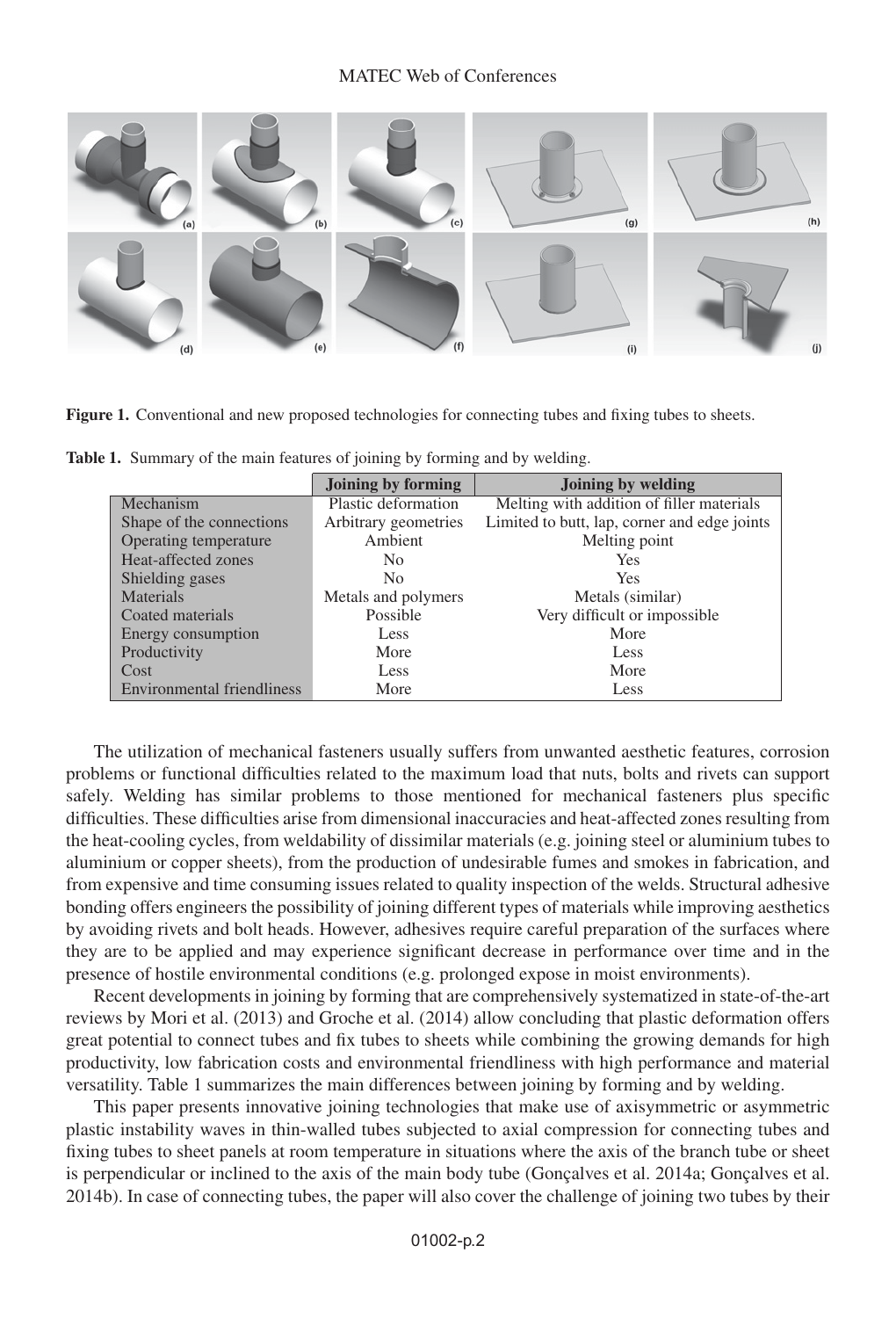<span id="page-2-0"></span>

**Figure 2.** (a) Sectional schematic views of the tool system to develop and propagate inclined, out-of-plane, instability waves in tubes and to produce inclined tube joints. (b) Sectional schematic views of the tool system to develop and propagate inclined, in-plane, instability waves to fix tubes to sheets.

ends. Figures [1f](#page-1-0) and [1j](#page-1-0) present glimpses of the new proposed technologies in case the axis of the branch tube or sheet is perpendicular to the axis of the main body tube.

Besides allowing connecting dissimilar materials (e.g. metals and polymers) and being successfully employed in fixture conditions that are difficult and costly to achieve by means of conventional joining the new proposed technologies also cope with the growing concerns on the demand, lifecycle and recycling of materials.

### **2. New joining technologies**

#### **2.1 Inclined connections**

The new proposed technologies for connecting tubes and fixing tubes to sheets are schematically shown in Fig. [2.](#page-2-0) The idea behind the technologies is based on controlling the development and propagation of plastic instability waves in thin-walled tubes subjected to axial compression beyond the bifurcation point in the load-displacement evolution.

In case of tube joining (Fig. [2a](#page-2-0)) the left and middle schematic drawings show the upper and lower dies that are needed to trigger and propagate inclined, out-of-plane, instability waves between contoured dies at the open and closed positions. The rightmost schematic drawing shows an application of this concept for producing inclined tube joints. The sectional views show the active tool components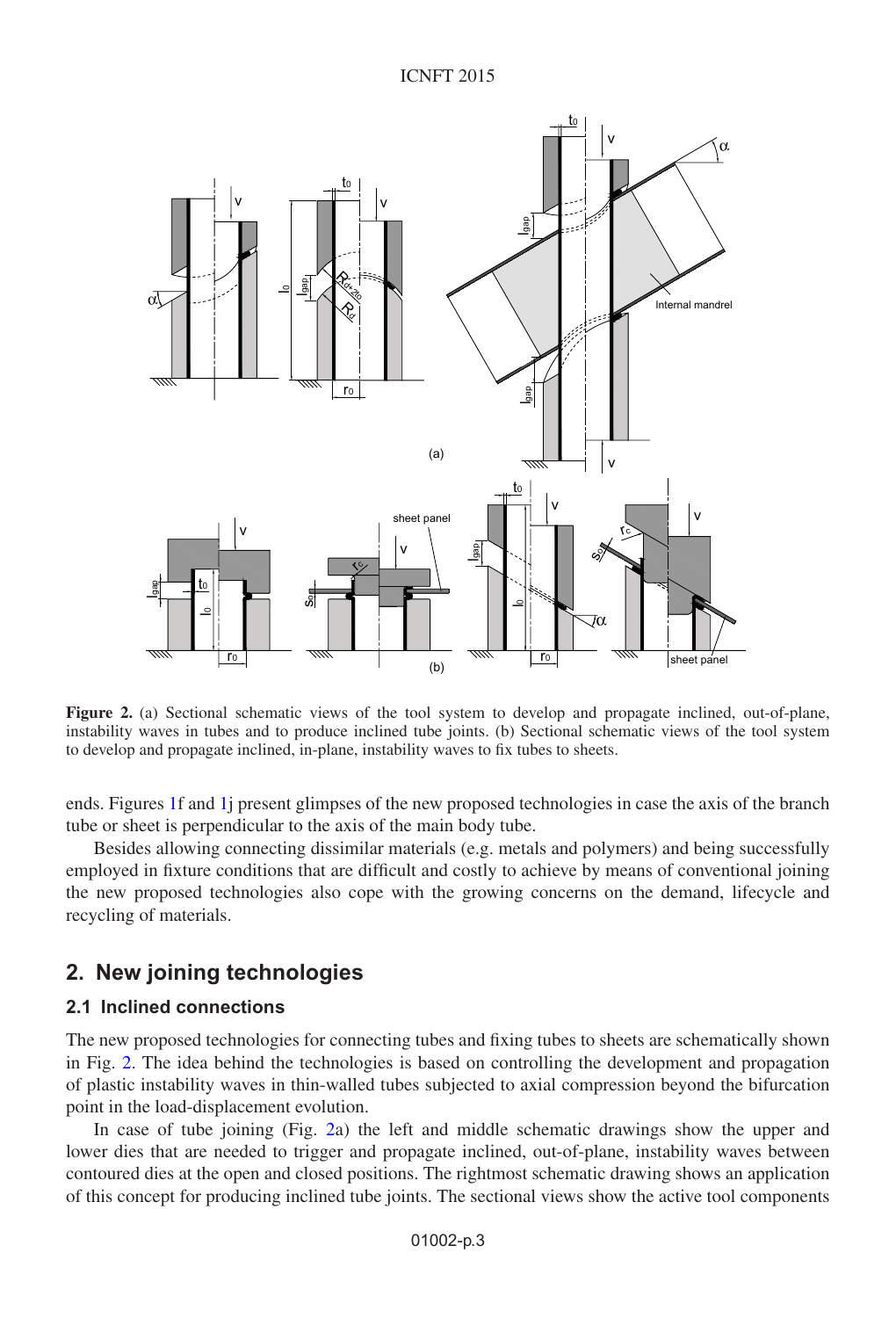#### MATEC Web of Conferences

<span id="page-3-0"></span>

**Figure 3.** (a) Sectional schematic views of the tool system to connect two tubes by their ends.

consisting of upper and lower contoured dies and internal mandrels (if present). The internal diameter of the dies is dedicated to a specific reference radius  $r_0$  of the main body tube. The radius  $R_d$  of the parting out-of-plane surface of the dies together with its inclination  $\alpha$  to the axis of the main body tube are dedicated to a specific instability wave or, in case of tube joining, to a specific radius of the branch tube. The difference between the radius  $R_{d+2t_0}$  and  $R_d$  of the upper and lower parting surfaces is crucial to accommodate the plastic compression bead at the end of stroke. The initial gap opening  $l_{gap}$  between the upper and the lower contoured dies controls triggering and propagation of the plastic instability waves namely, the number, width and relative position of the compression beads along the axis of the main tube.

Figure [2b](#page-2-0) shows two different tool systems utilized for fixing tubes to sheets that make use of axisymmetric (leftmost setup) or asymmetric (rightmost setup), in-plane, plastic instability waves leading the compression beading and axisymmetric or asymmetric tube end flaring. The plastic instability waves are produced by means of appropriate flat or contoured dies whereas flaring is accomplished by compressing the upper tube end with and appropriate radiused punch in order to expand material outwards and form a single-lap inclined flange.

#### **2.2 End-to-end connections**

The new proposed technology for joining two tubes by their ends is schematically shown in Fig. [3.](#page-3-0) As seen from the open, intermediate and closed positions of the tool system, joining is accomplished by a sequence of three different cold forming stages that are carried out sequentially in a single stroke: (i) expansion, (ii) local buckling and (iii) clamping by mechanical locking.

Expansion is performed by forcing the upper tube against the chamfered end of the lower tube in order to enlarge the unsupported height  $l_0$  of the upper tube radially and to create adjacent counterfacing surfaces between the two tubes to be joined. During this stage the chamfered end of the lower tube acts like a tapered punch (refer to "first stage" in Fig. [3\)](#page-3-0).

Once the unsupported height  $l_0$  of the upper tube reaches the lower edge of the depth of insertion  $l_{ins}$  resulting from the radial clearance between the tube and the upper end of the lower die, there is a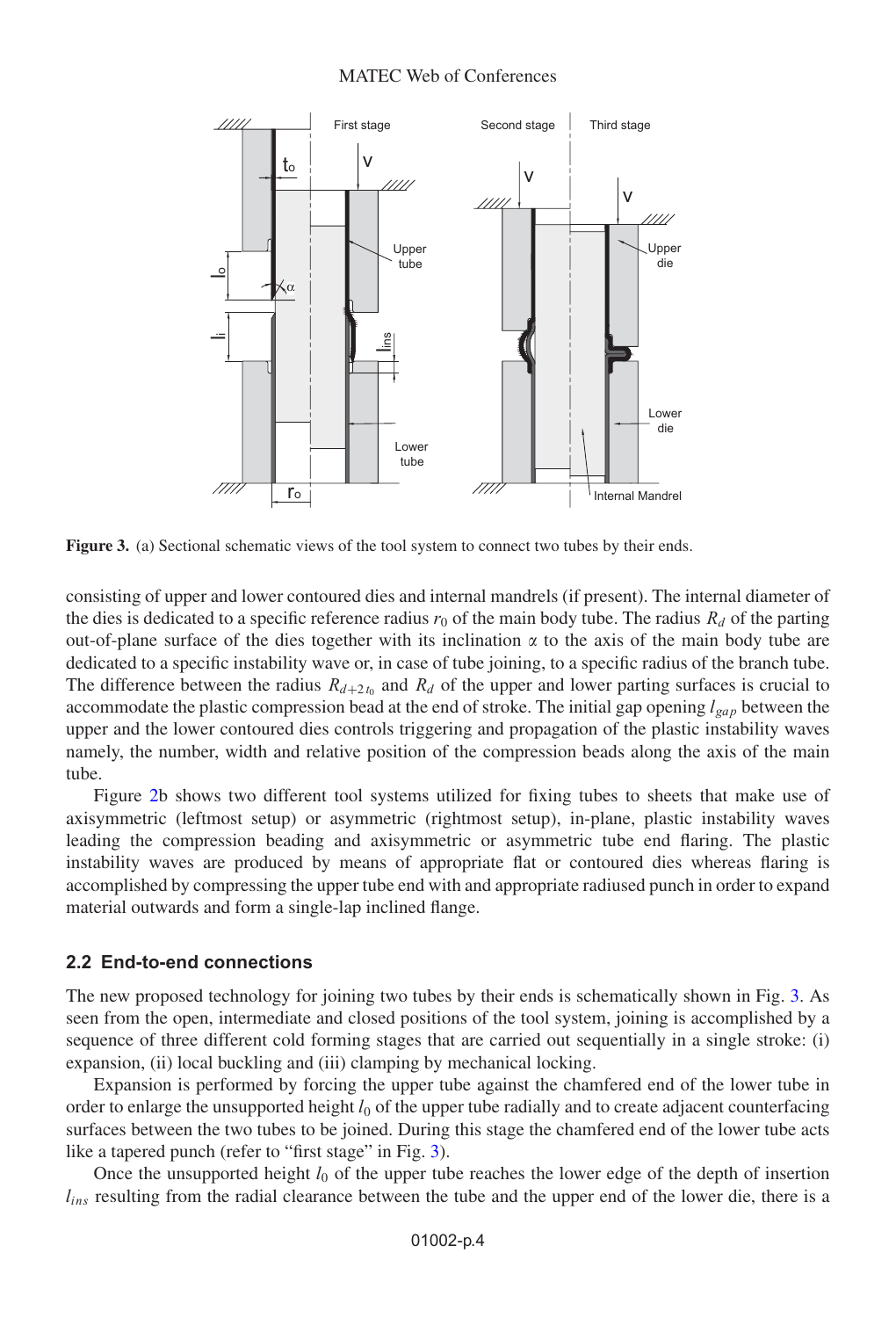<span id="page-4-0"></span>

**Figure 4.** Mechanical characterization of the commercial S460MC welded tubes. (a) Stress-strain curve and (b) load-displacement curve and critical instability load for the axial compression between flat parallel platens.

sudden change in material flow and plastic instability waves are triggered as a result of local bucking under axial compression loading (refer to "second stage" in Fig. [3\)](#page-3-0). The internal mandrel ensures that the plastic instability waves are formed exclusively outwardly so that design specifications of the inner diameter of the tube joint are met and alterations in the flow of liquids or gases are prevented.

Finally, propagation of the plastic instability waves under continuous axial compression loading clamps the adjacent counterfacing surfaces of the two tubes by mechanical locking (refer to "third stage" in Fig. [3\)](#page-3-0). It is worth noting that although the new proposed joining process has been developed for carbon steel tubes it can also be used in tubes made from other metals or thermoplastics such as polyethylene (PE) and polypropylene (PP).

The main operating parameters influencing the new proposed technologies for inclined and end-toend connections are: (i) the slenderness ratio  $l_{\text{gap}}/r_0$  between the initial gap opening and the reference radius of the tube, (ii) the ratio  $t_0/r_0$  between the wall thickness and the reference radius of the tube, (iii) the inclination angle  $\alpha$  of the contoured dies, (iv) the mandrel (if present) and (v) the tribological conditions. This paper will address the influence of some of these parameters.

#### **3. Material characterisation**

The experimental developments were performed on commercial S460MC (carbon steel) welded tubes with an outer radius  $r_0 = 16$  mm and a wall thickness  $t_0 = 1.5$  mm in the "as-received" condition. The stress-strain curve of the tube material was determined by means of tensile and stack compression tests carried out at room temperature on a hydraulic testing machine (Instron SATEC 1200 kN) with a crosshead speed equal to 100 mm/min (Fig. [4a](#page-4-0)).

The onset of local plastic instability was characterized by compressing tubular specimens with 77.5 and 100 mm initial length between flat parallel platens. The experimental value of the critical load  $P_{cr}$ that is needed for triggering plastic instability waves (or wrinkles) along the tubes was determined experimentally as  $P_{cr} = 93.5 \text{ kN}$  (refer to the dashed horizontal grey line in Fig. [4b](#page-4-0)).

Further information on the methods and procedures that were utilized to obtain the stress-strain curve and the critical instability load at the onset of plastic instability are available elsewhere (Alves et al. 2012).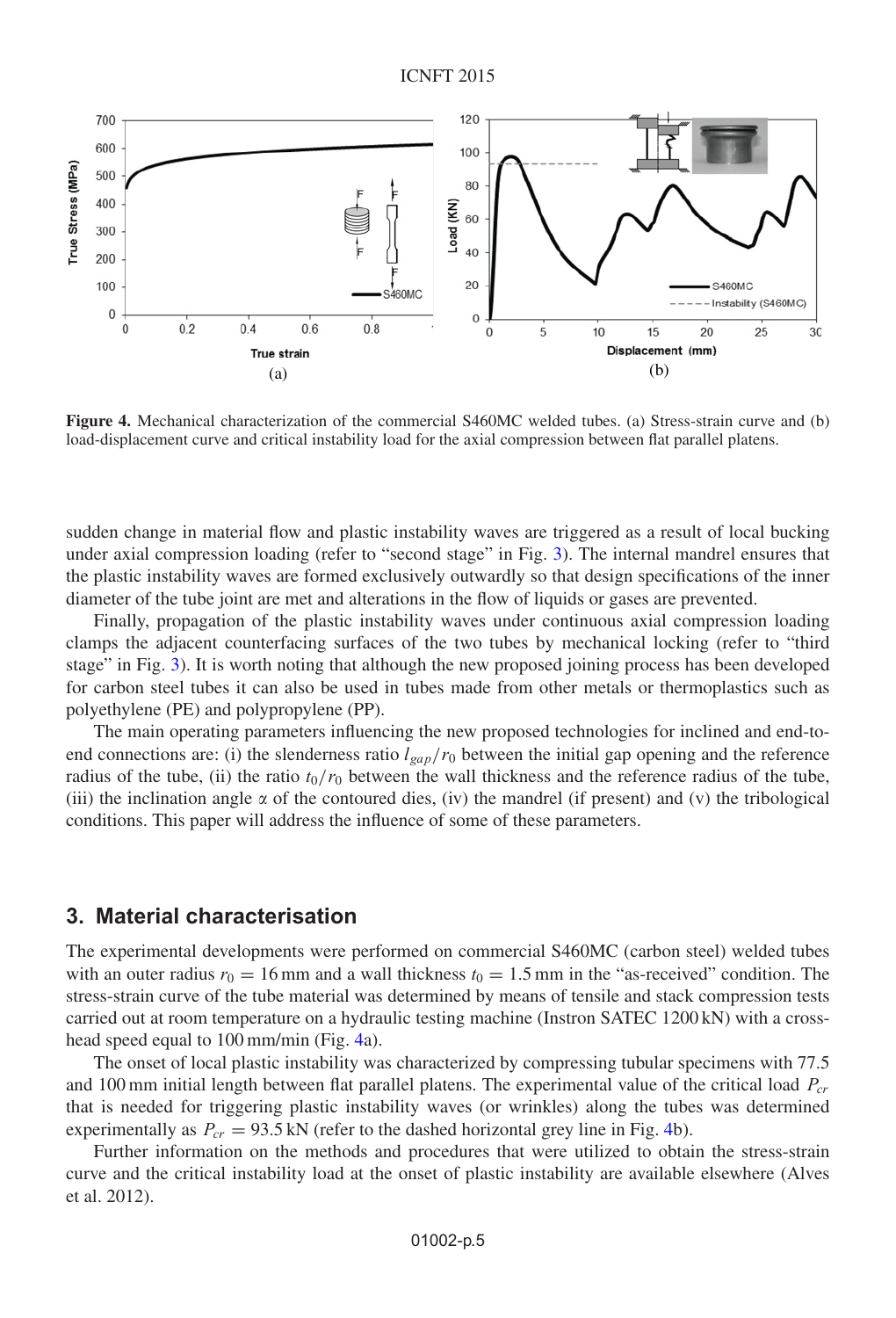#### MATEC Web of Conferences

<span id="page-5-0"></span>

**Figure 5.** Application of the new proposed technology for (a) connecting full-size and half-sectioned tubes and for (b) fixing tubes to sheets (metallic and polymeric) at different inclination angles.

# **4. Results and discussion**

#### **4.1 Inclined connections**

Figure [5a](#page-5-0) shows applications of the proposed technology for connecting tubes (or half-tubes) in situations where the axis of the branch tube is perpendicular or inclined to the axis of the main body tube. Figure [5b](#page-5-0) shows applications for fixing tubes to sheets in situations where the axis of the sheet is perpendicular or inclined to the axis of the main body tube. The solutions can, for example, be successfully employed in the seat bottom frame of automotive as an alternative to welding in order to reduce costs and eliminate heat distortion problems. All the connections shown in Fig. [5](#page-5-0) were performed between welded carbon S460MC steel tubes, seamless aluminium AA6062 tubes, aluminium AA5754 sheets and polycarbonate sheets.

Figure [6](#page-6-0) shows the results obtained from the numerical modelling of inclined connections that were carried out in the finite element computer program I-Form, which is being developed by the authors since the 1980's (Alves et al., 2004). Figure [6a](#page-6-0), for example, shows the initial, intermediate and final predicted geometry of a tube attachment where the axis of the branch tube (labelled as "Tube B") is inclined by  $30°$  to the axis of the main body tube (labelled as "Tube A"). As seen in the figure, joining is performed by means of two inclined, out-of-plane, plastic instability waves that closely match the intersection of the two tubes. Two different types of mandrels are employed; (i) a conventional internal mandrel placed inside the main body tube ("Mandrel A") and (ii) a special purposed sectioned internal mandrel made of two different parts ("Mandrel B") placed inside the branch tube. The conventional mandrel avoids the development of unacceptable inward plastic flow during triggering and propagation of the plastic instability waves whereas the special purposed sectioned mandrel (allowing for the easy removal of mandrel in practice) prevents the compression beads to plough into the branch tube. The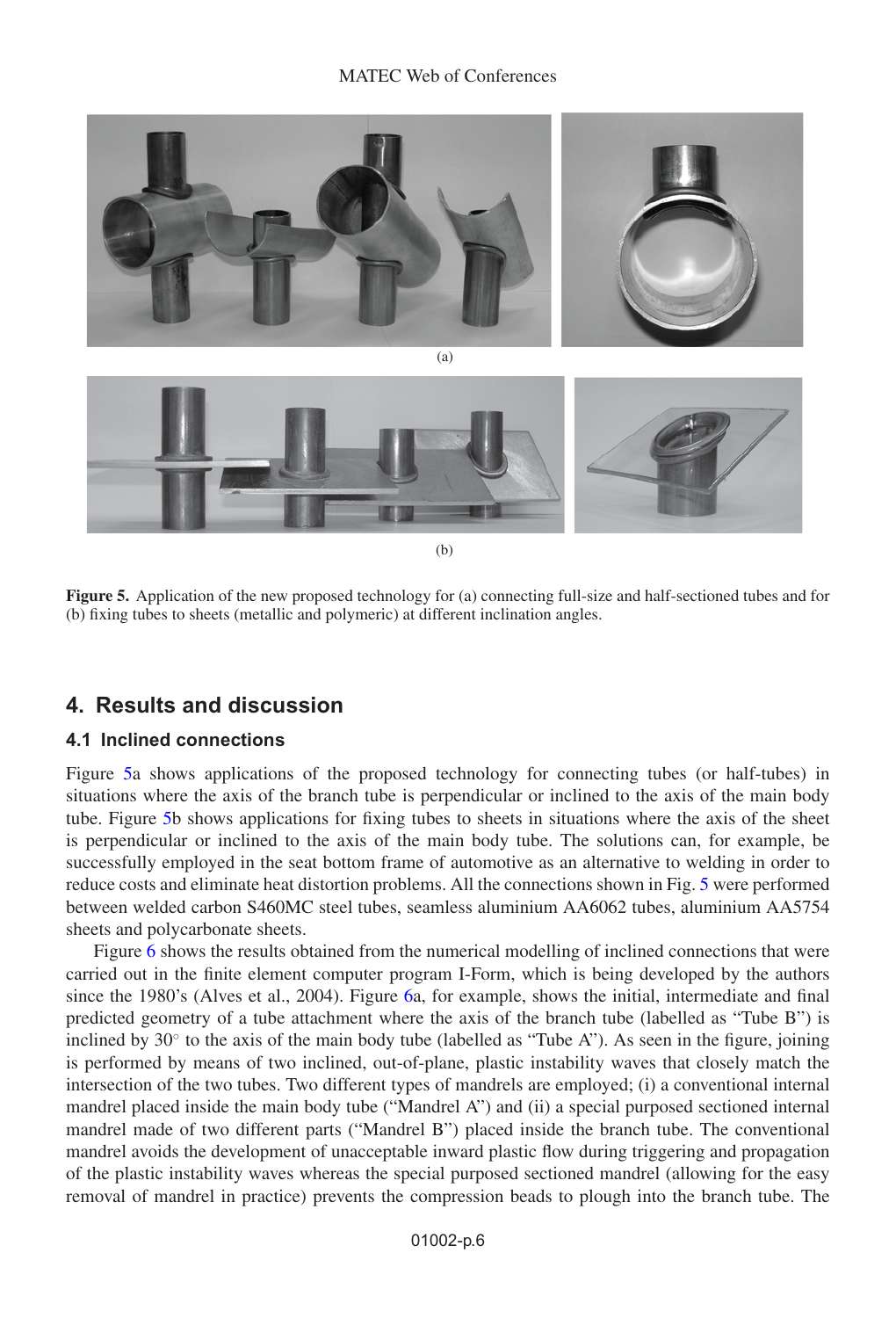<span id="page-6-0"></span>

**Figure 6.** (a) Finite element model and predicted geometries at the middle and end of stroke with photograph of an inclined connection ( $\alpha = 30^\circ$ ) between two tubes. (b) Photograph and finite element predicted geometries disclosing the influence of the internal mandrel in the development of sound asymmetric, in-plane, plastic instability waves for fixing tubes to sheets.

branch tube behaves as a sleeve during the entire joining process and its internal sectioned mandrel contributes decisively to ensure the overall success of the inclined joining process.

Figure [6b](#page-6-0), allows understanding the role played by the internal mandrel in preventing the development of plastic instability waves exhibiting both inward and outward plastic flow during the fixing of tubes to sheets in situations where the axis of the sheet is perpendicular or inclined to the axis of the main body tube (refer also to Fig. [5b](#page-5-0)). The compression beads resulting from these plastic instability waves exhibiting both inward and outward plastic flow would lead to non-acceptable joints and, therefore, justify the reason why the utilization of internal mandrels is mandatory to ensure the overall quality and tolerances that are required for the tube-sheet inclined connections.

#### **4.2 End-to-end connections**

Figure [7a](#page-7-0) shows a photograph of several tube specimens that were connected by their ends using the new proposed technology. The observation of the real and finite element predicted cross sections in Figs. [7a](#page-7-0) and [7b](#page-7-0) allows concluding that the leftmost test sample (corresponding to  $l_{gap}/r_0 = 1.9$ ) does not ensure locking between the two tubes whereas the rightmost test sample (corresponding to  $l_{gap}/r_0 = 4.4$ ) presents a joint with two compressions beads instead of one.

In case of the leftmost test sample, the absence of connection is because the initial unsupported gap height  $l_{gap}$  is not big enough to allow compression beads to develop and lock with each other by plastic instability. In case of the rightmost test sample, the formation of two compression beads instead of one is due to the fact that high values of the initial unsupported gap height  $l_{gap}$  provide conditions for the development of multiple compression beads that will interfere and be placed on top of each other, as they are formed in-between the upper and lower dies.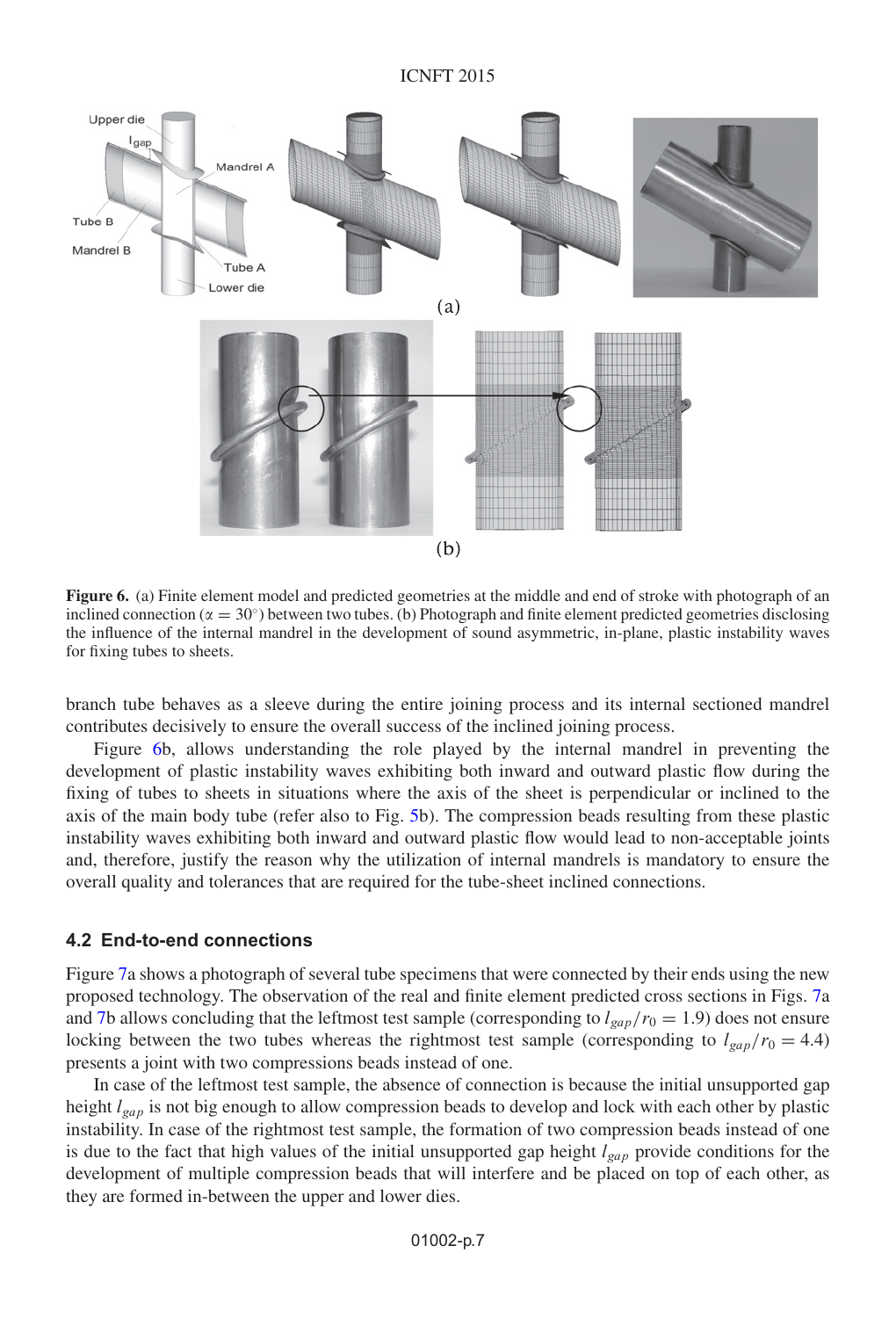<span id="page-7-0"></span>

**Figure 7.** End-to-end connection of tubes by plastic deformation. (a) Experimental joints and cross sections and (b) finite element predicted geometries for specimens with different values of the slenderness ratio  $l_{gap}/r_0$ .

Neither the operative conditions corresponding to the leftmost test sample nor those corresponding to the rightmost test sample are acceptable for connecting two tubes by their ends. The process window is therefore restricted to values of the slenderness ratio  $l_{gap}/r_0$  in the range between the two abovementioned limits. However, as mentioned by Silva et al. (2015), it is worth noting that the process window must not be confused with the potential range of applicability because the limits on the slenderness ratio  $l_{gap}/r_0$  only define the range of values of the unsupported heights of the upper and lower tubes that need to be utilized for successfully connecting any two tubes by their ends.

# **5. Conclusions**

The new proposed technologies for connecting tubes and tubes to sheets by triggering and controlling the propagation of plastic instability waves in thin-walled tubes offer several advantages as compared with conventional technologies based on mechanical fixing with fasteners, welding or structural adhesive bonding because they are:

- flexible solutions capable of handling small, medium or large batch sizes with different geometries and high levels of repeatability in production line;
- environmentally friendly solutions that allow savings in raw material and eliminate filler materials and shielding gases;
- energy saving solutions that eliminate heat-cooling cycles as well as heat affected zones in the regions of the tubes and sheet panels that are joined together;
- value added solutions that are capable of connecting tubes and fixing tubes to sheet panels made of dissimilar materials;
- cost-efficient solutions that require low amount of capital investment because they can be designed to operate with existing machine-tools.

Because the new proposed technologies can be successfully employed in fixture conditions that are difficult and costly to achieve by means of conventional technologies they can also foster innovative ideas in product development.